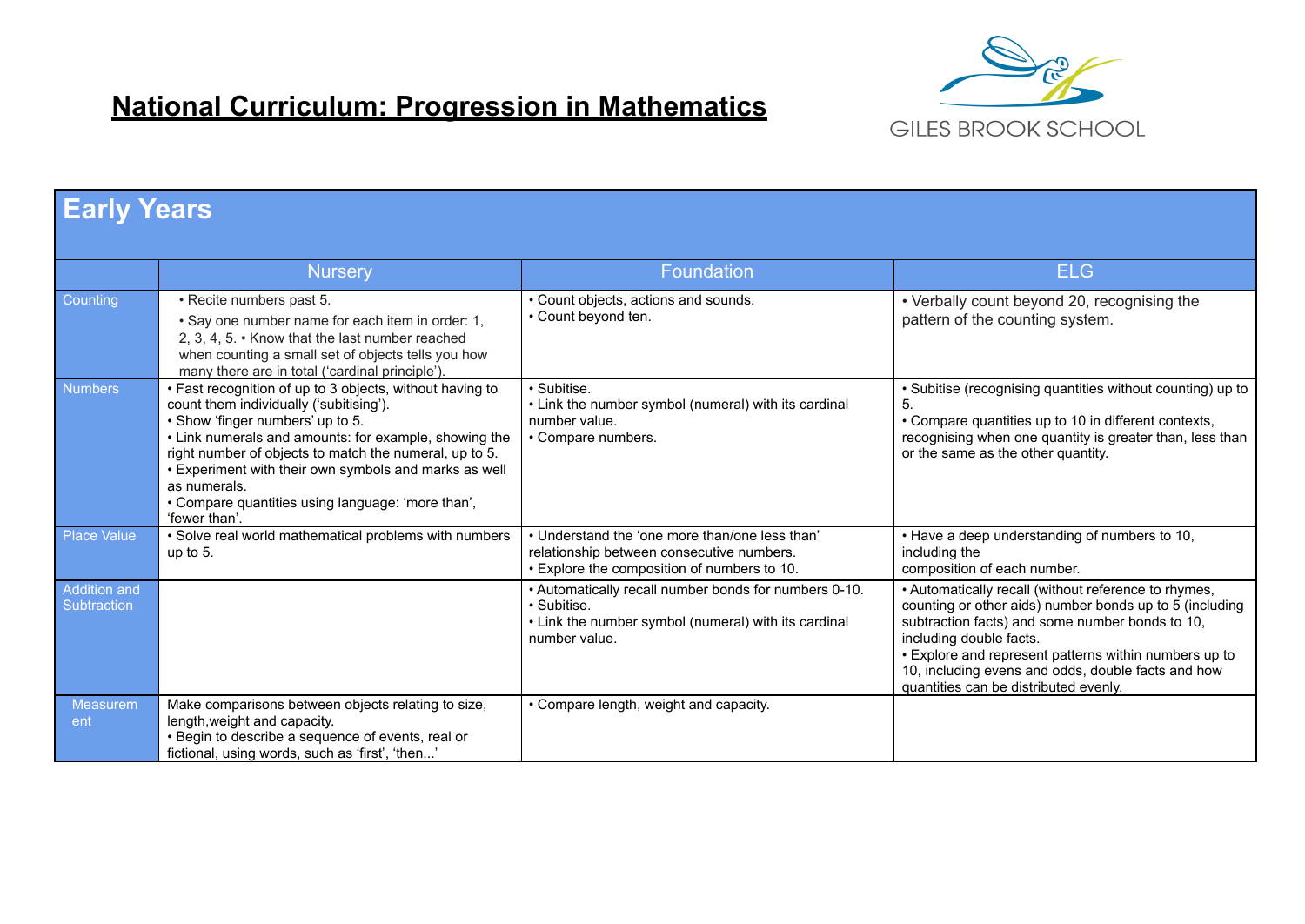| <b>Shape</b>              | • Talk about and explore 2D and 3D shapes (for<br>example,<br>circles, rectangles, triangles and cuboids) using<br>informal<br>and mathematical language: 'sides', 'corners',<br>'straight','flat', 'round'.<br>• Select shapes appropriately: flat surfaces for a<br>building, a triangular pattern for a roof, etc.<br>• Combine shapes to make new ones - an arch, a<br>bigger triangle, etc.                                                                                                                                                            | Select, rotate and manipulate shapes in order to develop<br>spatial reasoning skills.    |  |
|---------------------------|-------------------------------------------------------------------------------------------------------------------------------------------------------------------------------------------------------------------------------------------------------------------------------------------------------------------------------------------------------------------------------------------------------------------------------------------------------------------------------------------------------------------------------------------------------------|------------------------------------------------------------------------------------------|--|
| Position and<br>direction | • Understand position through words alone – for<br>example, "The bag is under the table," – with no<br>pointing<br>• Describe a familiar route.<br>• Discuss routes and locations, using words like 'in front<br>of and 'behind'.<br>• Talk about and identify the patterns around them. For<br>example, stripes on clothes, designs on rugs and<br>wallpaper. Use informal language like 'pointy', 'spotty',<br>'blobs', etc.<br>• Extend and create ABAB patterns – stick, leaf, stick,<br>leaf.<br>• Notice and correct an error in a repeating pattern. | • Draw information from a simple map.<br>• Continue, copy and create repeating patterns. |  |

| Lower Phase                                       |                                                                                                                                                                                                                                                                                                                                                                                                                                                                                                                               |                                                                                                                                                                                                                                                                                                                                                                                                                                                                                                     |                                                                                                                                                                                                                                                                                                                                                                                                                                                                     |  |
|---------------------------------------------------|-------------------------------------------------------------------------------------------------------------------------------------------------------------------------------------------------------------------------------------------------------------------------------------------------------------------------------------------------------------------------------------------------------------------------------------------------------------------------------------------------------------------------------|-----------------------------------------------------------------------------------------------------------------------------------------------------------------------------------------------------------------------------------------------------------------------------------------------------------------------------------------------------------------------------------------------------------------------------------------------------------------------------------------------------|---------------------------------------------------------------------------------------------------------------------------------------------------------------------------------------------------------------------------------------------------------------------------------------------------------------------------------------------------------------------------------------------------------------------------------------------------------------------|--|
|                                                   | Year 1                                                                                                                                                                                                                                                                                                                                                                                                                                                                                                                        | Year <sub>2</sub>                                                                                                                                                                                                                                                                                                                                                                                                                                                                                   | Year <sub>3</sub>                                                                                                                                                                                                                                                                                                                                                                                                                                                   |  |
| Number - Place<br>Value                           | -count to and across 100, forwards and backwards,<br>beginning with 0 or 1, or from any given number<br>-count, read and write numbers to 100 in numerals;<br>count in multiples of twos, fives and tens<br>-given a number, identify one more and one less<br>-identify and represent numbers using objects and<br>pictorial representations including the number line,<br>and use the language of: equal to, more than, less<br>than (fewer), most, least<br>-read and write numbers from 1 to 20 in numerals<br>and words. | -count in steps of 2, 3, and 5 from 0, and in tens from any<br>number, forward and backward<br>-recognise the place value of each digit in a two-digit<br>number (tens, ones)<br>-identify, represent and estimate numbers using different<br>representations, including the number line -compare and<br>order numbers from 0 up to 100; use $\lt$ , $>$ and = signs<br>-read and write numbers to at least 100 in numerals and in<br>words<br>-use place value and number facts to solve problems. | -count from 0 in multiples of 4, 8, 50 and 100; find 10 or 100 more<br>or less than a given number<br>-recognise the place value of each digit in a three-digit number<br>(hundreds, tens, ones)<br>-compare and order numbers up to 1000<br>-identify, represent and estimate numbers using different<br>representations<br>-read and write numbers up to 1000 in numerals and in words<br>-solve number problems and practical problems involving these<br>ideas. |  |
| Number (add,<br>subtract, multiply<br>and divide) | -read, write and interpret mathematical statements<br>involving addition $(+)$ , subtraction $(-)$ and equals $(=)$<br>signs<br>-represent and use number bonds and related<br>subtraction facts within 20                                                                                                                                                                                                                                                                                                                    | -solve problems with addition and subtraction:<br>using concrete objects and pictorial<br>representations, including those involving<br>numbers, quantities and measures                                                                                                                                                                                                                                                                                                                            | -add and subtract numbers mentally, including:<br>a three-digit number and ones<br>a three-digit number and tens<br>a three-digit number and hundreds                                                                                                                                                                                                                                                                                                               |  |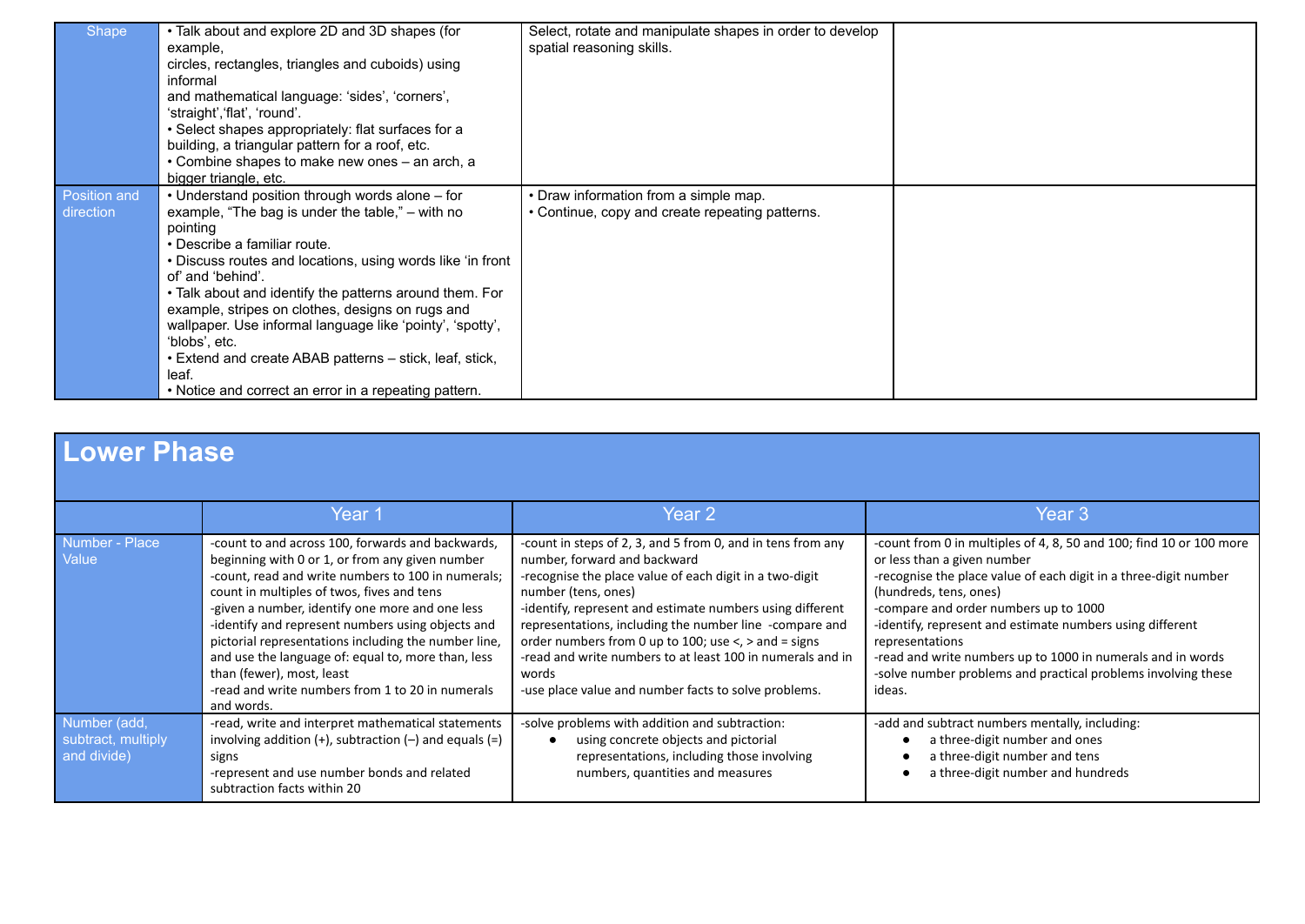|                           | -add and subtract one-digit and two-digit numbers<br>to 20, including zero<br>-solve one-step problems that involve addition and<br>subtraction, using concrete objects and pictorial<br>representations, and missing number problems<br>such as $7 = -9$ .<br>-solve one-step problems involving multiplication<br>and division, by calculating the answer using<br>concrete objects, pictorial representations and<br>arrays with the support of the teacher | applying their increasing knowledge of mental<br>$\bullet$<br>and written methods<br>-recall and use addition and subtraction facts to 20 fluently,<br>and derive and use related facts up to 100 -add and<br>subtract numbers using concrete objects, pictorial<br>representations, and mentally, including:<br>a two-digit number and ones<br>$\bullet$<br>a two-digit number and tens<br>$\bullet$<br>two two-digit numbers<br>$\bullet$<br>adding three one-digit numbers<br>$\bullet$<br>-show that addition of two numbers can be done in any<br>order (commutative) and subtraction of one number from<br>another cannot<br>-recognise and use the inverse relationship between<br>addition and subtraction and use this to check calculations<br>and solve missing number problems.<br>-recall and use multiplication and division facts for the 2, 5<br>and 10 multiplication tables, including recognising odd and<br>even numbers<br>-calculate mathematical statements for multiplication and<br>division within the multiplication tables and write them<br>using the multiplication $(x)$ , division $(+)$ and equals $(=)$ signs<br>-show that multiplication of two numbers can be done in<br>any order (commutative) and division of one number by<br>another cannot<br>-solve problems involving multiplication and division, using<br>materials, arrays, repeated addition, mental methods, and<br>multiplication and division facts, including problems in | -add and subtract numbers with up to three digits, using formal<br>written methods of columnar addition and subtraction -estimate<br>the answer to a calculation and use inverse operations to check<br>answers<br>-solve problems, including missing number problems, using<br>number facts, place value, and more complex addition and<br>subtraction.<br>-recall and use multiplication and division facts for the 3, 4 and 8<br>multiplication tables<br>-write and calculate mathematical statements for multiplication<br>and division using the multiplication tables that they know,<br>including for two-digit numbers times one-digit numbers, using<br>mental and progressing to formal written methods<br>-solve problems, including missing number problems, involving<br>multiplication and division, including positive integer scaling<br>problems and correspondence problems in which n objects are<br>connected to m objects. |
|---------------------------|----------------------------------------------------------------------------------------------------------------------------------------------------------------------------------------------------------------------------------------------------------------------------------------------------------------------------------------------------------------------------------------------------------------------------------------------------------------|--------------------------------------------------------------------------------------------------------------------------------------------------------------------------------------------------------------------------------------------------------------------------------------------------------------------------------------------------------------------------------------------------------------------------------------------------------------------------------------------------------------------------------------------------------------------------------------------------------------------------------------------------------------------------------------------------------------------------------------------------------------------------------------------------------------------------------------------------------------------------------------------------------------------------------------------------------------------------------------------------------------------------------------------------------------------------------------------------------------------------------------------------------------------------------------------------------------------------------------------------------------------------------------------------------------------------------------------------------------------------------------------------------------------------------------------------------------------------------|--------------------------------------------------------------------------------------------------------------------------------------------------------------------------------------------------------------------------------------------------------------------------------------------------------------------------------------------------------------------------------------------------------------------------------------------------------------------------------------------------------------------------------------------------------------------------------------------------------------------------------------------------------------------------------------------------------------------------------------------------------------------------------------------------------------------------------------------------------------------------------------------------------------------------------------------------|
| <b>Number (Fractions)</b> | -recognise, find and name a half as one of two<br>equal parts of an object, shape or quantity<br>-recognise, find and name a quarter as one of four<br>equal parts of an object, shape or quantity.                                                                                                                                                                                                                                                            | contexts<br>-recognise, find, name and write fractions 3 1, 4 1, 4 2 and<br>4 3 of a length, shape, set of objects or quantity -write<br>simple fractions for example, 2 1 of $6 = 3$ and recognise the<br>equivalence of 4 2 and 2 1.                                                                                                                                                                                                                                                                                                                                                                                                                                                                                                                                                                                                                                                                                                                                                                                                                                                                                                                                                                                                                                                                                                                                                                                                                                         | -count up and down in tenths; recognise that tenths arise from<br>dividing an object into 10 equal parts and in dividing one-digit<br>numbers or quantities by 10<br>-recognise, find and write fractions of a discrete set of objects:<br>unit fractions and nonunit fractions with small denominators<br>-recognise and use fractions as numbers: unit fractions and<br>non-unit fractions with small denominators<br>-recognise and show, using diagrams, equivalent fractions with<br>small denominators<br>-add and subtract fractions with the same denominator within<br>one whole [for example, $75 + 71 = 76$ ]<br>-compare and order unit fractions, and fractions with the same<br>denominators<br>-solve problems that involve all of the above.                                                                                                                                                                                     |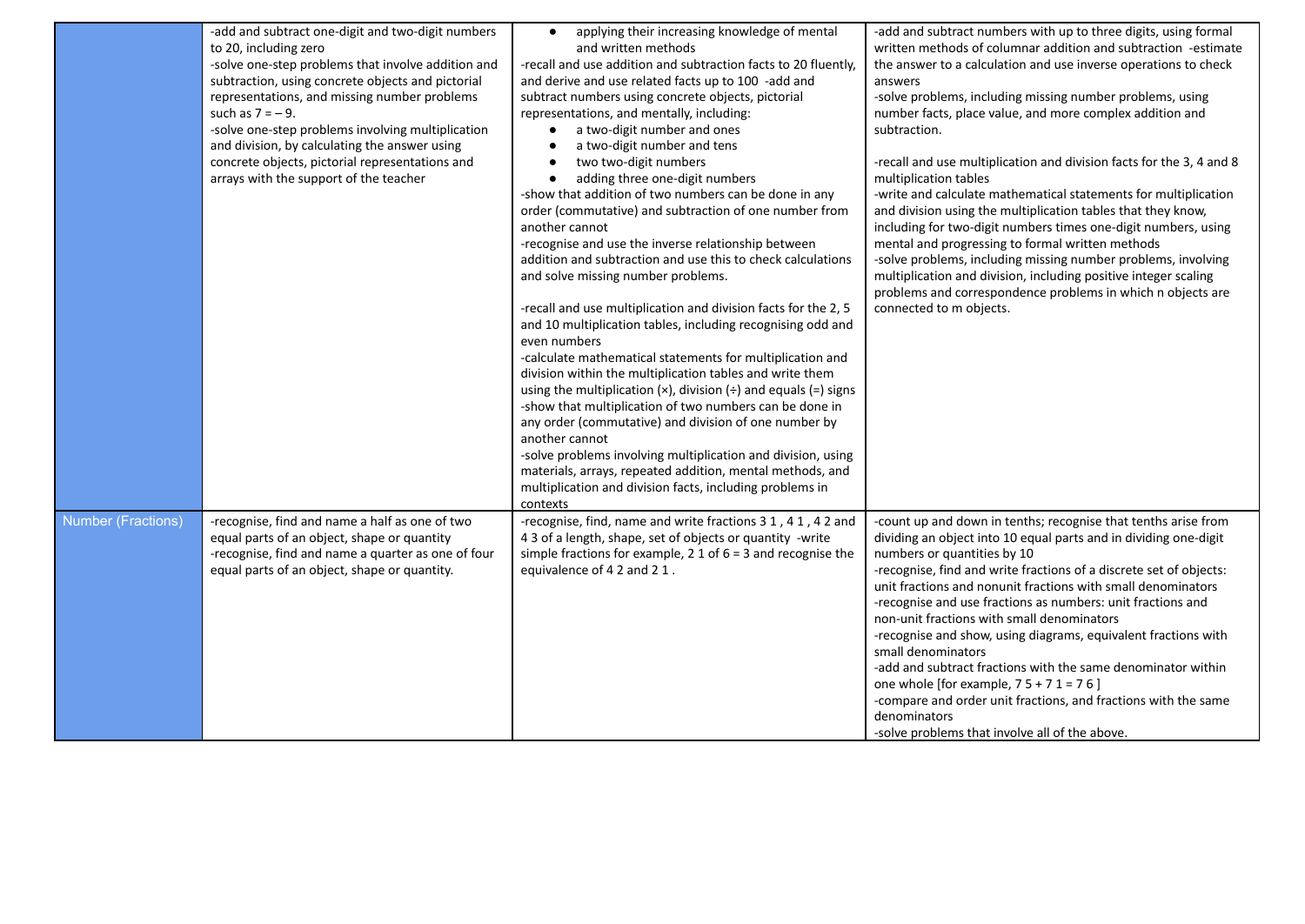| Measurement | -compare, describe and solve practical problems<br>for:<br>lengths and heights [for example,<br>long/short, longer/shorter, tall/short,<br>double/half<br>mass/weight [for example, heavy/light,<br>$\bullet$<br>heavier than, lighter than]<br>capacity and volume [for example,<br>$\bullet$<br>full/empty, more than, less than, half, half<br>full, quarter]<br>time [for example, quicker, slower, earlier,<br>$\bullet$<br>laterl<br>-measure and begin to record the following:<br>lengths and heights<br>mass/weight<br>capacity and volume<br>time (hours, minutes, seconds)<br>-recognise and know the value of different<br>denominations of coins and notes<br>-sequence events in chronological order using<br>language [for example, before and after, next, first,<br>today, yesterday, tomorrow, morning, afternoon<br>and evening]<br>-recognise and use language relating to dates,<br>including days of the week, weeks, months and<br>years<br>-tell the time to the hour and half past the hour and<br>draw the hands on a clock face to show these | -choose and use appropriate standard units to estimate<br>and measure length/height in any direction (m/cm); mass<br>(kg/g); temperature (°C); capacity (litres/ml) to the nearest<br>appropriate unit, using rulers, scales, thermometers and<br>measuring vessels -compare and order lengths, mass,<br>volume/capacity and record the results using $>$ , $<$ and $=$<br>-recognise and use symbols for pounds (£) and pence (p);<br>combine amounts to make a particular value<br>-find different combinations of coins that equal the same<br>amounts of money<br>-solve simple problems in a practical context involving<br>addition and subtraction of money of the same unit,<br>including giving change<br>-compare and sequence intervals of time<br>-tell and write the time to five minutes, including quarter<br>past/to the hour and draw the hands on a clock face to<br>show these times<br>-know the number of minutes in an hour and the number<br>of hours in a day. | -measure, compare, add and subtract: lengths (m/cm/mm); mass<br>(kg/g); volume/capacity (I/ml)<br>-measure the perimeter of simple 2-D shapes<br>-add and subtract amounts of money to give change, using both £<br>and p in practical contexts<br>-tell and write the time from an analogue clock, including using<br>Roman numerals from I to XII, and 12-hour and 24-hour clocks<br>-estimate and read time with increasing accuracy to the nearest<br>minute; record and compare time in terms of seconds, minutes<br>and hours; use vocabulary such as o'clock, a.m./p.m., morning,<br>afternoon, noon and midnight -know the number of seconds in a<br>minute and the number of days in each month, year and leap year<br>-compare durations of events [for example to calculate the time<br>taken by particular events or tasks]. |
|-------------|--------------------------------------------------------------------------------------------------------------------------------------------------------------------------------------------------------------------------------------------------------------------------------------------------------------------------------------------------------------------------------------------------------------------------------------------------------------------------------------------------------------------------------------------------------------------------------------------------------------------------------------------------------------------------------------------------------------------------------------------------------------------------------------------------------------------------------------------------------------------------------------------------------------------------------------------------------------------------------------------------------------------------------------------------------------------------|----------------------------------------------------------------------------------------------------------------------------------------------------------------------------------------------------------------------------------------------------------------------------------------------------------------------------------------------------------------------------------------------------------------------------------------------------------------------------------------------------------------------------------------------------------------------------------------------------------------------------------------------------------------------------------------------------------------------------------------------------------------------------------------------------------------------------------------------------------------------------------------------------------------------------------------------------------------------------------------|------------------------------------------------------------------------------------------------------------------------------------------------------------------------------------------------------------------------------------------------------------------------------------------------------------------------------------------------------------------------------------------------------------------------------------------------------------------------------------------------------------------------------------------------------------------------------------------------------------------------------------------------------------------------------------------------------------------------------------------------------------------------------------------------------------------------------------------|
| Geometry    | times.<br>-recognise and name common 2-D and 3-D shapes,<br>including:<br>2-D shapes [for example, rectangles<br>$\bullet$<br>(including squares), circles and triangles]<br>3-D shapes [for example, cuboids<br>(including cubes), pyramids and spheres].<br>-describe position, direction and movement,<br>including whole, half, quarter and three-quarter<br>turns.                                                                                                                                                                                                                                                                                                                                                                                                                                                                                                                                                                                                                                                                                                  | -identify and describe the properties of 2-D shapes,<br>including the number of sides and line symmetry in a<br>vertical line<br>-identify and describe the properties of 3-D shapes,<br>including the number of edges, vertices and faces -identify<br>2-D shapes on the surface of 3-D shapes, [for example, a<br>circle on a cylinder and a triangle on a pyramid]<br>-compare and sort common 2-D and 3-D shapes and<br>everyday objects.<br>-order and arrange combinations of mathematical objects<br>in patterns and sequences<br>-use mathematical vocabulary to describe position,<br>direction and movement, including movement in a straight<br>line and distinguishing between rotation as a turn and in<br>terms of right angles for quarter, half and three-quarter<br>turns (clockwise and anticlockwise).                                                                                                                                                              | -draw 2-D shapes and make 3-D shapes using modelling materials;<br>recognise 3-D shapes in different orientations and describe them<br>-recognise angles as a property of shape or a description of a turn<br>-identify right angles, recognise that two right angles make a<br>half-turn, three make three quarters of a turn and four a complete<br>turn; identify whether angles are greater than or less than a right<br>angle<br>-identify horizontal and vertical lines and pairs of perpendicular<br>and parallel lines.                                                                                                                                                                                                                                                                                                          |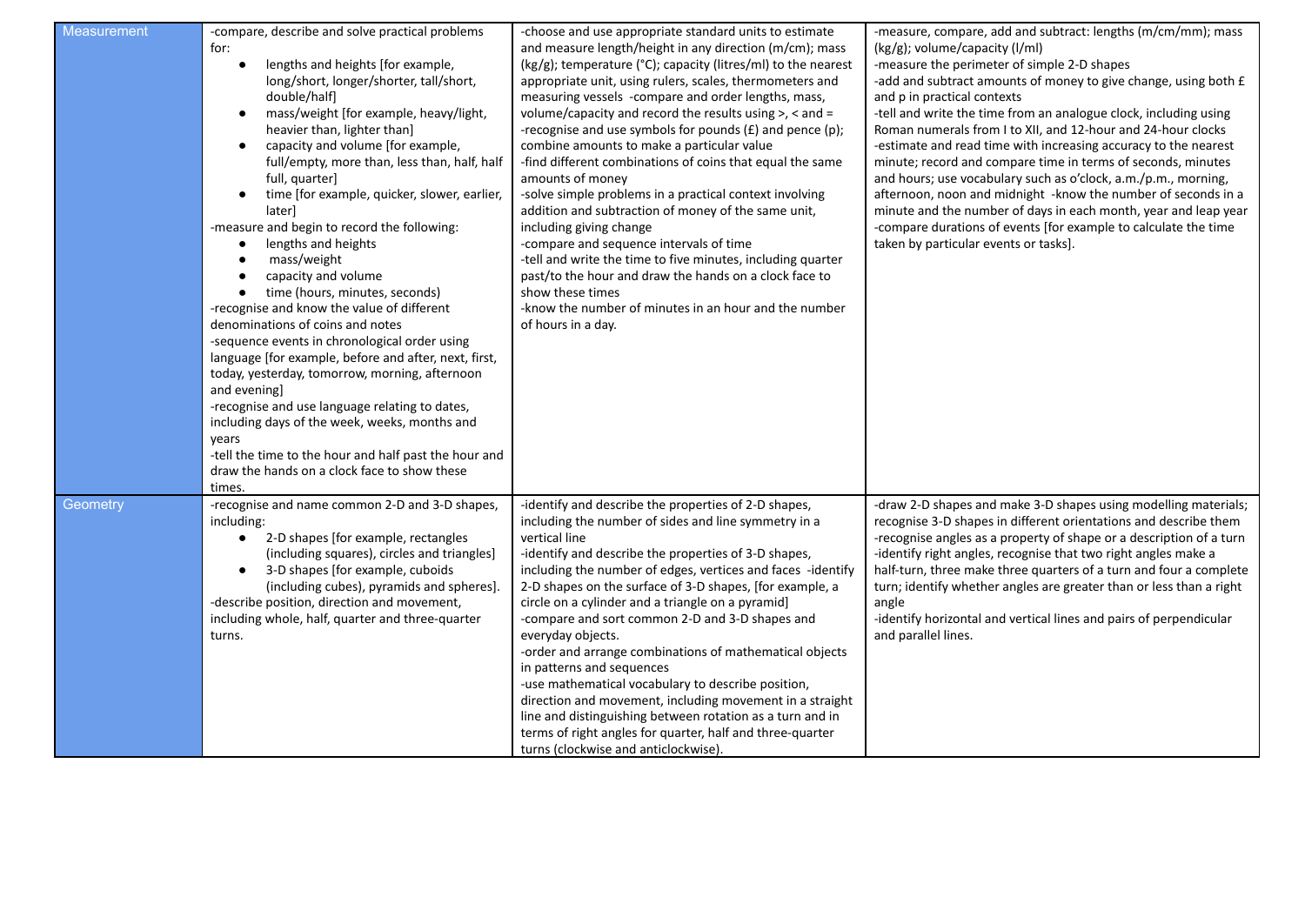| <b>Statistics</b>       | -interpret and construct simple pictograms, tally charts,<br>block diagrams and simple tables<br>-ask and answer simple questions by counting the number<br>of objects in each category and sorting the categories by<br>quantity<br>-ask and answer questions about totalling and comparing<br>categorical data. | -interpret and present data using bar charts, pictograms and<br>tables<br>-solve one-step and two-step questions [for example, 'How many<br>more?' and 'How many fewer?'] using information presented in<br>scaled bar charts and pictograms and tables. |
|-------------------------|-------------------------------------------------------------------------------------------------------------------------------------------------------------------------------------------------------------------------------------------------------------------------------------------------------------------|----------------------------------------------------------------------------------------------------------------------------------------------------------------------------------------------------------------------------------------------------------|
| Ratio and<br>Proportion |                                                                                                                                                                                                                                                                                                                   |                                                                                                                                                                                                                                                          |
| Algebra                 |                                                                                                                                                                                                                                                                                                                   |                                                                                                                                                                                                                                                          |

## **Upper Phase**

|                                                                                                                                                                                                                                                                                          | Year 4                                                                                                                                                                         | Year 5                                                                                | Year 6                                                    |
|------------------------------------------------------------------------------------------------------------------------------------------------------------------------------------------------------------------------------------------------------------------------------------------|--------------------------------------------------------------------------------------------------------------------------------------------------------------------------------|---------------------------------------------------------------------------------------|-----------------------------------------------------------|
|                                                                                                                                                                                                                                                                                          |                                                                                                                                                                                |                                                                                       |                                                           |
| Number - Place                                                                                                                                                                                                                                                                           | -count in multiples of 6, 7, 9, 25 and 1000                                                                                                                                    | -read, write, order and compare numbers to at least 1 000                             | -read, write, order and compare numbers up to 10 000 000  |
| Value                                                                                                                                                                                                                                                                                    | -find 1000 more or less than a given number                                                                                                                                    | 000 and determine the value of each digit                                             | and determine the value of each digit                     |
|                                                                                                                                                                                                                                                                                          | -count backwards through zero to include negative                                                                                                                              | -count forwards or backwards in steps of powers of 10 for                             | -round any whole number to a required degree of accuracy  |
|                                                                                                                                                                                                                                                                                          | numbers                                                                                                                                                                        | any given number up to 1 000 000                                                      | -use negative numbers in context, and calculate intervals |
| -recognise the place value of each digit in a four-digit<br>number (thousands, hundreds, tens, and ones)<br>including through zero<br>-order and compare numbers beyond 1000<br>1000, 10 000 and 100 000<br>-identify, represent and estimate numbers using different<br>representations | -interpret negative numbers in context, count forwards<br>and backwards with positive and negative whole numbers,<br>-round any number up to 1 000 000 to the nearest 10, 100, | across zero<br>-solve number and practical problems that involve all of<br>the above. |                                                           |
|                                                                                                                                                                                                                                                                                          |                                                                                                                                                                                | -solve number problems and practical problems that<br>involve all of the above        |                                                           |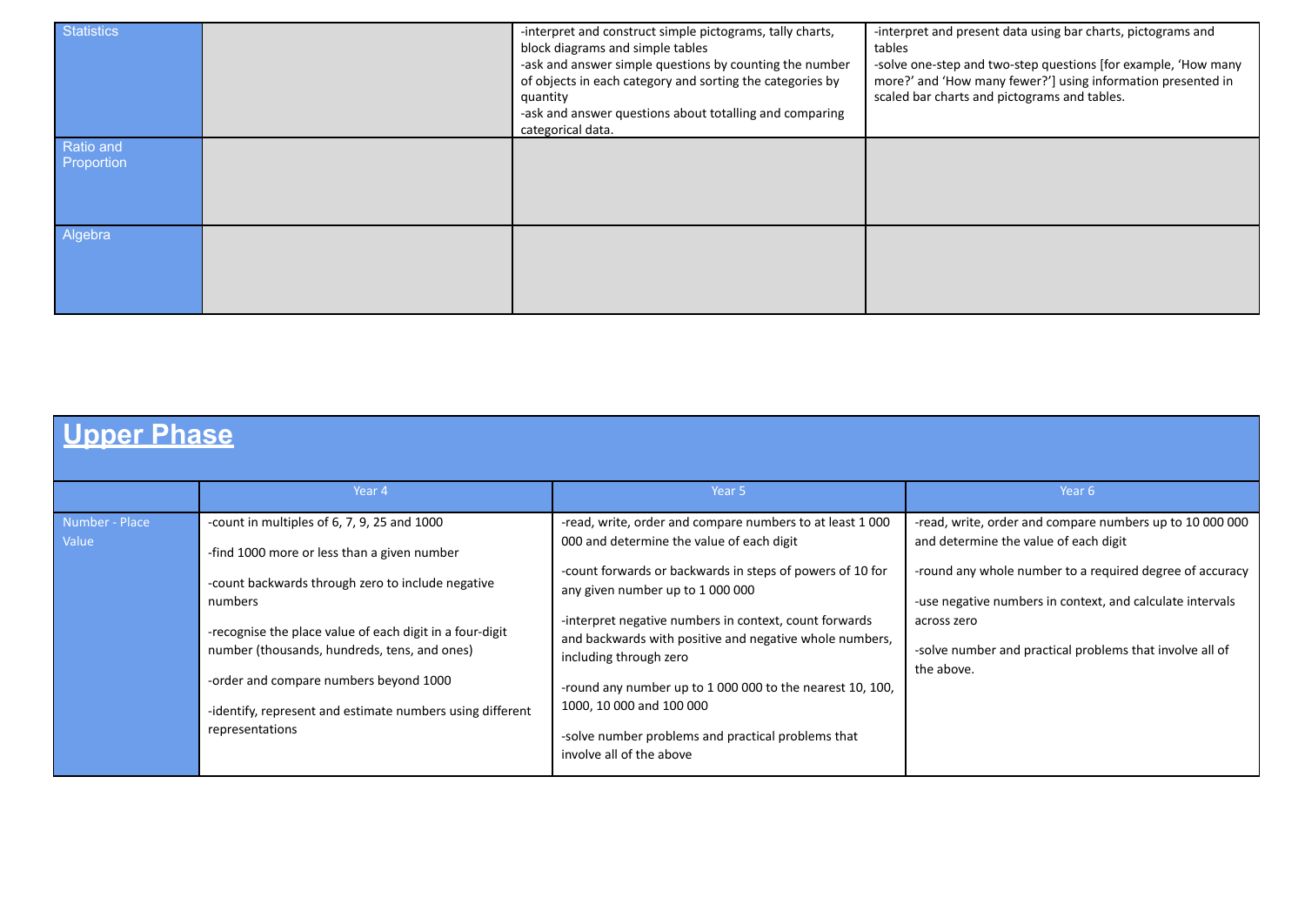|                    | -round any number to the nearest 10, 100 or 1000 -solve<br>number and practical problems that involve all of the<br>above and with increasingly large positive numbers<br>-read Roman numerals to 100 (I to C) and know that over<br>time, the numeral system changed to include the concept<br>of zero and place value.                                                                                                                                                                                                                                                                                             | -read Roman numerals to 1000 (M) and recognise years<br>written in Roman numerals.                                                                                                                                                                                                                                                                                                                                                                                                                                                                                                                                                                                                                                                                                                                                 |                                                                                                                                                                                                                                                                                                                                                                                                                                                                                                                                                                                                                                           |
|--------------------|----------------------------------------------------------------------------------------------------------------------------------------------------------------------------------------------------------------------------------------------------------------------------------------------------------------------------------------------------------------------------------------------------------------------------------------------------------------------------------------------------------------------------------------------------------------------------------------------------------------------|--------------------------------------------------------------------------------------------------------------------------------------------------------------------------------------------------------------------------------------------------------------------------------------------------------------------------------------------------------------------------------------------------------------------------------------------------------------------------------------------------------------------------------------------------------------------------------------------------------------------------------------------------------------------------------------------------------------------------------------------------------------------------------------------------------------------|-------------------------------------------------------------------------------------------------------------------------------------------------------------------------------------------------------------------------------------------------------------------------------------------------------------------------------------------------------------------------------------------------------------------------------------------------------------------------------------------------------------------------------------------------------------------------------------------------------------------------------------------|
| Number (add,       | -add and subtract numbers with up to 4 digits using the                                                                                                                                                                                                                                                                                                                                                                                                                                                                                                                                                              | -add and subtract whole numbers with more than 4 digits,                                                                                                                                                                                                                                                                                                                                                                                                                                                                                                                                                                                                                                                                                                                                                           | -multiply multi-digit numbers up to 4 digits by a two-digit                                                                                                                                                                                                                                                                                                                                                                                                                                                                                                                                                                               |
| subtract, multiply | formal written methods of columnar addition and                                                                                                                                                                                                                                                                                                                                                                                                                                                                                                                                                                      | including using formal written methods (columnar addition                                                                                                                                                                                                                                                                                                                                                                                                                                                                                                                                                                                                                                                                                                                                                          | whole number using the formal written method of long                                                                                                                                                                                                                                                                                                                                                                                                                                                                                                                                                                                      |
| and divide)        | subtraction where appropriate                                                                                                                                                                                                                                                                                                                                                                                                                                                                                                                                                                                        | and subtraction)                                                                                                                                                                                                                                                                                                                                                                                                                                                                                                                                                                                                                                                                                                                                                                                                   | multiplication                                                                                                                                                                                                                                                                                                                                                                                                                                                                                                                                                                                                                            |
|                    | -estimate and use inverse operations to check answers to a                                                                                                                                                                                                                                                                                                                                                                                                                                                                                                                                                           | -add and subtract numbers mentally with increasingly                                                                                                                                                                                                                                                                                                                                                                                                                                                                                                                                                                                                                                                                                                                                                               | -divide numbers up to 4 digits by a two-digit whole                                                                                                                                                                                                                                                                                                                                                                                                                                                                                                                                                                                       |
|                    | calculation                                                                                                                                                                                                                                                                                                                                                                                                                                                                                                                                                                                                          | large numbers                                                                                                                                                                                                                                                                                                                                                                                                                                                                                                                                                                                                                                                                                                                                                                                                      | number using the formal written method of long division,                                                                                                                                                                                                                                                                                                                                                                                                                                                                                                                                                                                  |
|                    | -solve addition and subtraction two-step problems in                                                                                                                                                                                                                                                                                                                                                                                                                                                                                                                                                                 | -use rounding to check answers to calculations and                                                                                                                                                                                                                                                                                                                                                                                                                                                                                                                                                                                                                                                                                                                                                                 | and interpret remainders as whole number remainders,                                                                                                                                                                                                                                                                                                                                                                                                                                                                                                                                                                                      |
|                    | contexts, deciding which operations and methods to use                                                                                                                                                                                                                                                                                                                                                                                                                                                                                                                                                               | determine, in the context of a problem, levels of accuracy                                                                                                                                                                                                                                                                                                                                                                                                                                                                                                                                                                                                                                                                                                                                                         | fractions, or by rounding, as appropriate for the context                                                                                                                                                                                                                                                                                                                                                                                                                                                                                                                                                                                 |
|                    | and why                                                                                                                                                                                                                                                                                                                                                                                                                                                                                                                                                                                                              | -solve addition and subtraction multi-step problems in                                                                                                                                                                                                                                                                                                                                                                                                                                                                                                                                                                                                                                                                                                                                                             | -divide numbers up to 4 digits by a two-digit number using                                                                                                                                                                                                                                                                                                                                                                                                                                                                                                                                                                                |
|                    | -recall multiplication and division facts for multiplication                                                                                                                                                                                                                                                                                                                                                                                                                                                                                                                                                         | contexts, deciding which operations and methods to use                                                                                                                                                                                                                                                                                                                                                                                                                                                                                                                                                                                                                                                                                                                                                             | the formal written method of short division where                                                                                                                                                                                                                                                                                                                                                                                                                                                                                                                                                                                         |
|                    | tables up to $12 \times 12$                                                                                                                                                                                                                                                                                                                                                                                                                                                                                                                                                                                          | and why.                                                                                                                                                                                                                                                                                                                                                                                                                                                                                                                                                                                                                                                                                                                                                                                                           | appropriate, interpreting remainders according to the                                                                                                                                                                                                                                                                                                                                                                                                                                                                                                                                                                                     |
|                    | -use place value, known and derived facts to multiply and<br>divide mentally, including: multiplying by 0 and 1; dividing<br>by 1; multiplying together three numbers<br>-recognise and use factor pairs and commutativity in<br>mental calculations<br>-multiply two-digit and three-digit numbers by a one-digit<br>number using formal written layout<br>-solve problems involving multiplying and adding, including<br>using the distributive law to multiply two digit numbers by<br>one digit, integer scaling problems and harder<br>correspondence problems such as n objects are connected<br>to m objects. | -identify multiples and factors, including finding all factor<br>pairs of a number, and common factors of two numbers<br>-know and use the vocabulary of prime numbers, prime<br>factors and composite (non-prime) numbers<br>-establish whether a number up to 100 is prime and recall<br>prime numbers up to 19<br>-multiply numbers up to 4 digits by a one- or two-digit<br>number using a formal written method, including long<br>multiplication for two-digit numbers<br>-multiply and divide numbers mentally drawing upon<br>known facts<br>-divide numbers up to 4 digits by a one-digit number using<br>the formal written method of short division and interpret<br>remainders appropriately for the context<br>-multiply and divide whole numbers and those involving<br>decimals by 10, 100 and 1000 | context<br>-perform mental calculations, including with mixed<br>operations and large numbers<br>-identify common factors, common multiples and prime<br>numbers<br>-use their knowledge of the order of operations to carry<br>out calculations involving the four operations<br>-solve addition and subtraction multi-step problems in<br>contexts, deciding which operations and methods to use<br>and why<br>-solve problems involving addition, subtraction,<br>multiplication and division<br>-use estimation to check answers to calculations and<br>determine, in the context of a problem, an appropriate<br>degree of accuracy. |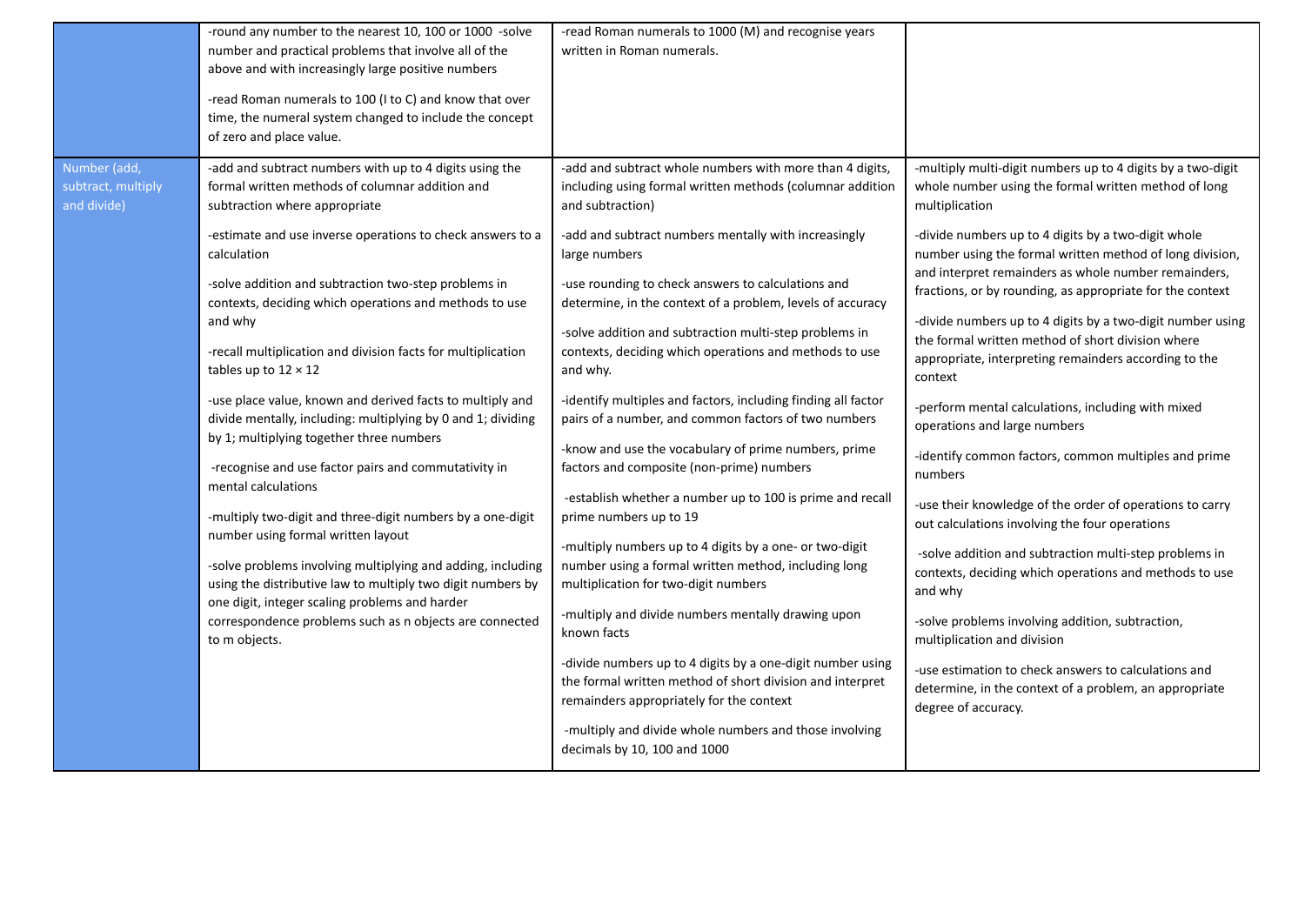|                                                               |                                                                                                                                                                                                                                                                                                                                                                                                                                                                                                                                                                                                                                                                                                                                                                                                                                                                                                                                                                                                                                                                                | -recognise and use square numbers and cube numbers,<br>and the notation for squared (2) and cubed (3)<br>-solve problems involving multiplication and division<br>including using their knowledge of factors and multiples,<br>squares and cubes<br>-solve problems involving addition, subtraction,<br>multiplication and division and a combination of these,<br>including understanding the meaning of the equals sign<br>-solve problems involving multiplication and division,<br>including scaling by simple fractions and problems<br>involving simple rates.                                                                                                                                                                                                                                                                                                                                                                                                                                                                                                                        |                                                                                                                                                                                                                                                                                                                                                                                                                                                                                                                                                                                                                                                                                                                                                                                                                                                                                                                                                                                                                                                                                                                                                                                                                                                               |
|---------------------------------------------------------------|--------------------------------------------------------------------------------------------------------------------------------------------------------------------------------------------------------------------------------------------------------------------------------------------------------------------------------------------------------------------------------------------------------------------------------------------------------------------------------------------------------------------------------------------------------------------------------------------------------------------------------------------------------------------------------------------------------------------------------------------------------------------------------------------------------------------------------------------------------------------------------------------------------------------------------------------------------------------------------------------------------------------------------------------------------------------------------|---------------------------------------------------------------------------------------------------------------------------------------------------------------------------------------------------------------------------------------------------------------------------------------------------------------------------------------------------------------------------------------------------------------------------------------------------------------------------------------------------------------------------------------------------------------------------------------------------------------------------------------------------------------------------------------------------------------------------------------------------------------------------------------------------------------------------------------------------------------------------------------------------------------------------------------------------------------------------------------------------------------------------------------------------------------------------------------------|---------------------------------------------------------------------------------------------------------------------------------------------------------------------------------------------------------------------------------------------------------------------------------------------------------------------------------------------------------------------------------------------------------------------------------------------------------------------------------------------------------------------------------------------------------------------------------------------------------------------------------------------------------------------------------------------------------------------------------------------------------------------------------------------------------------------------------------------------------------------------------------------------------------------------------------------------------------------------------------------------------------------------------------------------------------------------------------------------------------------------------------------------------------------------------------------------------------------------------------------------------------|
| Number (Fractions -<br>including decimals<br>and percentages) | -recognise and show, using diagrams, families of common<br>equivalent fractions<br>-count up and down in hundredths; recognise that<br>hundredths arise when dividing an object by one hundred<br>and dividing tenths by ten.<br>-solve problems involving increasingly harder fractions to<br>calculate quantities, and fractions to divide quantities,<br>including non-unit fractions where the answer is a whole<br>number<br>-add and subtract fractions with the same denominator<br>-recognise and write decimal equivalents of any number of<br>tenths or hundredths<br>-recognise and write decimal equivalents to 41, 21, 43<br>-find the effect of dividing a one- or two-digit number by<br>10 and 100, identifying the value of the digits in the<br>answer as ones, tenths and hundredths<br>-round decimals with one decimal place to the nearest<br>whole number<br>-compare numbers with the same number of decimal<br>places up to two decimal places<br>-solve simple measure and money problems involving<br>fractions and decimals to two decimal places. | -compare and order fractions whose denominators are all<br>multiples of the same number<br>-identify, name and write equivalent fractions of a given<br>fraction, represented visually, including tenths and<br>hundredths<br>-recognise mixed numbers and improper fractions and<br>convert from one form to the other and write<br>mathematical statements > 1 as a mixed number [for<br>example, $52 + 54 = 56 = 151$<br>-add and subtract fractions with the same denominator<br>and denominators that are multiples of the same number<br>-multiply proper fractions and mixed numbers by whole<br>numbers, supported by materials and diagrams -read and<br>write decimal numbers as fractions [for example, 0.71 =<br>100 71 ]<br>-recognise and use thousandths and relate them to tenths,<br>hundredths and decimal equivalents<br>-round decimals with two decimal places to the nearest<br>whole number and to one decimal place<br>-read, write, order and compare numbers with up to three<br>decimal places<br>-solve problems involving number up to three decimal<br>places | -use common factors to simplify fractions; use common<br>multiples to express fractions in the same denomination<br>-compare and order fractions, including fractions > 1<br>-add and subtract fractions with different denominators<br>and mixed numbers, using the concept of equivalent<br>fractions<br>-multiply simple pairs of proper fractions, writing the<br>answer in its simplest form [for example, $41 \times 21 = 81$ ]<br>-divide proper fractions by whole numbers [for example, 3<br>$1 \div 2 = 61$ ] -associate a fraction with division and<br>calculate decimal fraction equivalents [for example, 0.375]<br>for a simple fraction [for example, 8 3 ]<br>-identify the value of each digit in numbers given to three<br>decimal places and multiply and divide numbers by 10, 100<br>and 1000 giving answers up to three decimal places<br>-multiply one-digit numbers with up to two decimal places<br>by whole numbers<br>- use written division methods in cases where the answer<br>has up to two decimal places<br>-solve problems which require answers to be rounded to<br>specified degrees of accuracy -recall and use equivalences<br>between simple fractions, decimals and percentages,<br>including in different contexts. |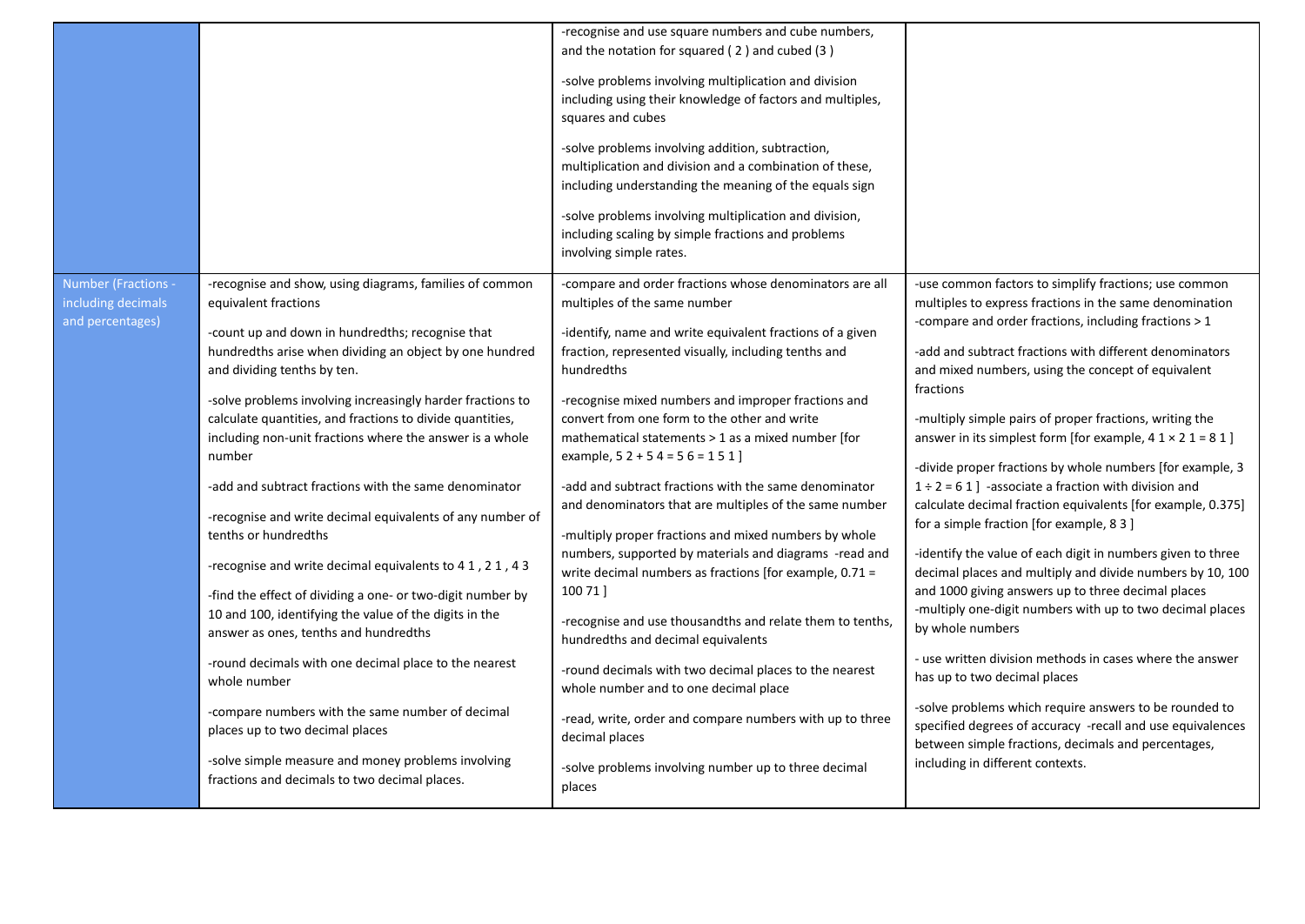|                                                                     |                                                                                                                                                                                                                                                                                                                                                                                                                                                                                                                                                                                              | -recognise the per cent symbol (%) and understand that<br>per cent relates to 'number of parts per hundred', and<br>write percentages as a fraction with denominator 100, and<br>as a decimal<br>-solve problems which require knowing percentage and<br>decimal equivalents of 21, 41, 51, 52, 54 and those<br>fractions with a denominator of a multiple of 10 or 25                                                                                                                                                                                                                                                                                                                                                                                                                                                                                                                                                                                                                                         |                                                                                                                                                                                                                                                                                                                                                                                                                                                                                                                                                                                                                                                                                                                                                                                                                         |
|---------------------------------------------------------------------|----------------------------------------------------------------------------------------------------------------------------------------------------------------------------------------------------------------------------------------------------------------------------------------------------------------------------------------------------------------------------------------------------------------------------------------------------------------------------------------------------------------------------------------------------------------------------------------------|----------------------------------------------------------------------------------------------------------------------------------------------------------------------------------------------------------------------------------------------------------------------------------------------------------------------------------------------------------------------------------------------------------------------------------------------------------------------------------------------------------------------------------------------------------------------------------------------------------------------------------------------------------------------------------------------------------------------------------------------------------------------------------------------------------------------------------------------------------------------------------------------------------------------------------------------------------------------------------------------------------------|-------------------------------------------------------------------------------------------------------------------------------------------------------------------------------------------------------------------------------------------------------------------------------------------------------------------------------------------------------------------------------------------------------------------------------------------------------------------------------------------------------------------------------------------------------------------------------------------------------------------------------------------------------------------------------------------------------------------------------------------------------------------------------------------------------------------------|
| Measurement                                                         | -Convert between different units of measure [for example,<br>kilometre to metre; hour to minute] -measure and<br>calculate the perimeter of a rectilinear figure (including<br>squares) in centimetres and metres -find the area of<br>rectilinear shapes by counting squares<br>-estimate, compare and calculate different measures,<br>including money in pounds and pence<br>-read, write and convert time between analogue and<br>digital 12- and 24-hour clocks<br>-solve problems involving converting from hours to<br>minutes; minutes to seconds; years to months; weeks to<br>days | -convert between different units of metric measure (for<br>example, kilometre and metre; centimetre and metre;<br>centimetre and millimetre; gram and kilogram; litre and<br>millilitre)<br>-understand and use approximate equivalences between<br>metric units and common imperial units such as inches,<br>pounds and pints<br>-measure and calculate the perimeter of composite<br>rectilinear shapes in centimetres and metres<br>-calculate and compare the area of rectangles (including<br>squares), and including using standard units, square<br>centimetres (cm2) and square metres (m2) and estimate<br>the area of irregular shapes -estimate volume [for<br>example, using 1 cm3 blocks to build cuboids (including<br>cubes)] and capacity [for example, using water]<br>-solve problems involving converting between units of time<br>-use all four operations to solve problems involving<br>measure [for example, length, mass, volume, money] using<br>decimal notation, including scaling. | -solve problems involving the calculation and conversion of<br>units of measure, using decimal notation up to three<br>decimal places where appropriate<br>-use, read, write and convert between standard units,<br>converting measurements of length, mass, volume and<br>time from a smaller unit of measure to a larger unit, and<br>vice versa, using decimal notation to up to three decimal<br>places -convert between miles and kilometres<br>-recognise that shapes with the same areas can have<br>different perimeters and vice versa<br>-recognise when it is possible to use formulae for area and<br>volume of shapes<br>-calculate the area of parallelograms and triangles<br>-calculate, estimate and compare volume of cubes and<br>cuboids using standard units, including cubic centimetres<br>(cm3) |
| Geometry<br>(properties of shape)<br>and position and<br>direction) | -compare and classify geometric shapes, including<br>quadrilaterals and triangles, based on their properties and<br>sizes<br>-identify acute and obtuse angles and compare and order<br>angles up to two right angles by size<br>-identify lines of symmetry in 2-D shapes presented in<br>different orientations                                                                                                                                                                                                                                                                            | -identify 3-D shapes, including cubes and other cuboids,<br>from 2-D representations<br>-know angles are measured in degrees: estimate and<br>compare acute, obtuse and reflex angles<br>-draw given angles, and measure them in degrees (o)<br>-identify:<br>angles at a point and one whole turn (total 360o                                                                                                                                                                                                                                                                                                                                                                                                                                                                                                                                                                                                                                                                                                 | -draw 2-D shapes using given dimensions and angles<br>-recognise, describe and build simple 3-D shapes, including<br>making nets<br>-compare and classify geometric shapes based on their<br>properties and sizes and find unknown angles in any<br>triangles, quadrilaterals, and regular polygons                                                                                                                                                                                                                                                                                                                                                                                                                                                                                                                     |